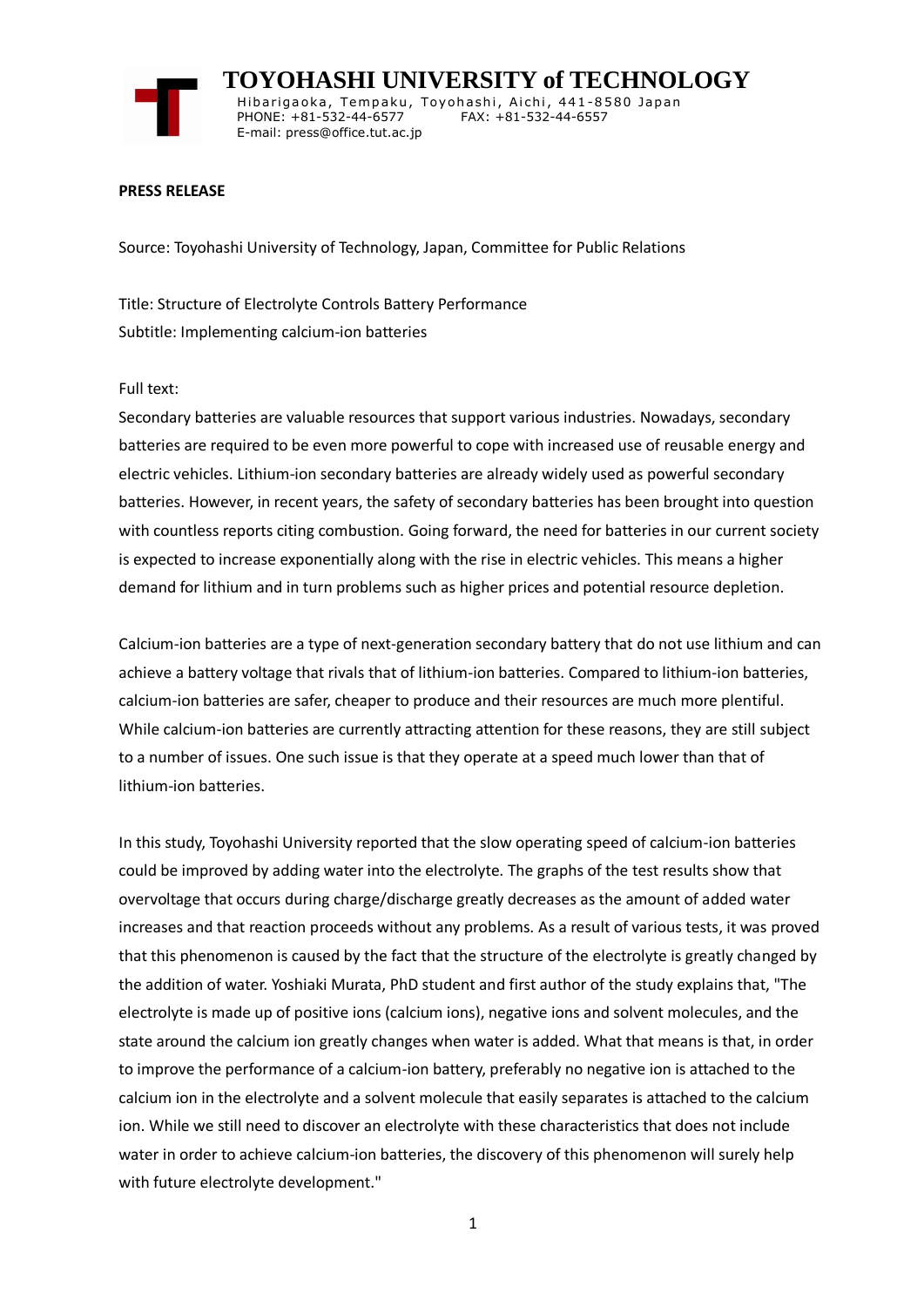## **TOYOHASHI UNIVERSITY of TECHNOLOGY**

Hibarigaoka, Tempaku, Toyohashi, Aichi, 441-8580 Japan PHONE: +81-532-44-6577 FAX: +81-532-44-6557 E-mail: press@office.tut.ac.jp

The result of the present study was actually a secondary result obtained while studying new electrolytes. Electrolytes need to be sufficiently dehydrated when they are developed, but this dehydration process is difficult. The present study was conducted due to the characteristics of a battery improving while testing an insufficiently-dehydrated electrolyte. Although there are reports on a phenomenon in which the performance of such as a magnesium-ion battery improves due to the addition of water, the mechanism behind this was not clearly known. It was surprising that the same phenomenon could be seen in calcium-ion batteries, and we believe that elucidating the mechanism behind this behavior would prove useful for the future development of electrolytes.

Our research team is looking to develop and assess new electrolytes based on this newly discovered electrolyte structure that improves the performance of calcium-ion batteries. Further, we have not been the only ones to study this; there has been rapid increase in the number of studies on calcium-ion batteries in recent years. Ultimately, we would like to develop a calcium-ion battery that has the capability to rival or overtake lithium-ion batteries.

## Funding agency:

This work was partly supported by JSPS KAKENHI Grant Numbers JP24360109, JP18H01427 from the Japan Society for the Promotion of Science (JSPS).

Reference:

Yoshiaki Murata, Shoki Takada, Tomohiro Obata, Tomohiro Tojo, Ryoji Inada, Yoji Sakurai (2019). "Effect of water in electrolyte on the Ca2+ insertion/extraction properties of V2O5", Electrochimica Acta, 10.1016/j.electacta.2018.10.103.

Further information Toyohashi University of Technology 1-1 Hibarigaoka, Tempaku, Toyohashi, Aichi Prefecture, 441-8580, JAPAN Inquiries: Committee for Public Relations E-mail: [press@office.tut.ac.jp](mailto:press@office.tut.ac.jp)

Toyohashi University of Technology founded in 1976 as a National University of Japan is a research institute in the fields of mechanical engineering, advanced electronics, information sciences, life sciences, and architecture.

Website[: https://www.tut.ac.jp/english/](https://www.tut.ac.jp/english/)